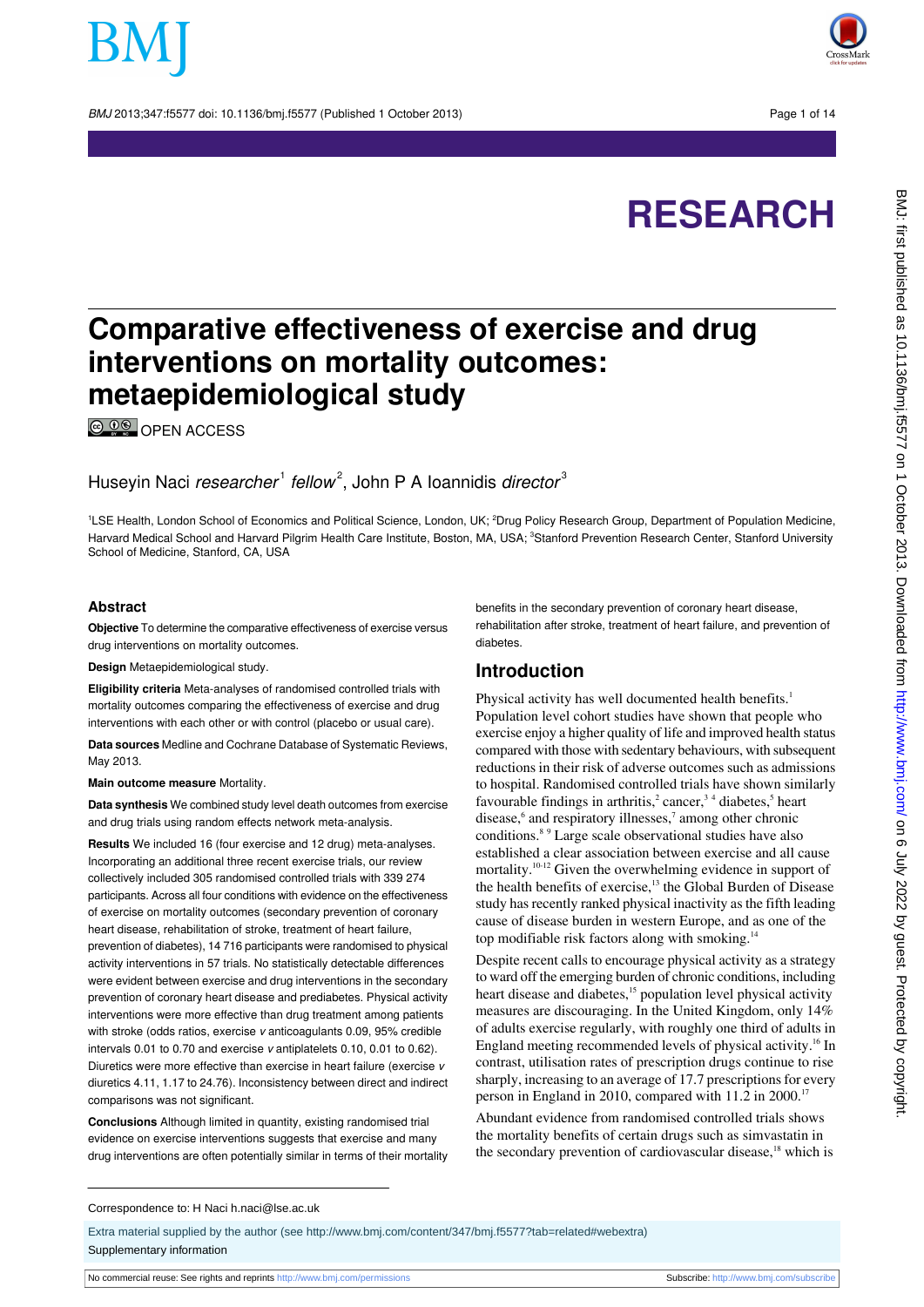the most widely prescribed drug in the United Kingdom. Research on the mortality benefits of exercise, however, remains primarily observational with a limited number of randomised trials in select treatment areas.<sup>19</sup> More importantly, evidence on how physical activity interventions fare compared with drug interventions in reducing the risk of all cause mortality is lacking.

We performed a comprehensive review of published meta-analyses on topics with randomised trial evidence on both exercise and drug interventions. For each condition, we combined the data from multiple pairwise meta-analyses in network meta-analyses to assess the geometry of the existing evidence and to determine the comparative effectiveness of drug and exercise interventions in reducing the risk of mortality.

### **Methods**

#### **Identification of relevant evidence**

We used three steps to identify the relevant body of evidence. Firstly, we searched Medline for meta-analyses of randomised controlled trials evaluating the effectiveness of exercise based interventions on mortality outcomes. Our search strategy included terms for exercise interventions (exercise OR physical activity), mortality outcomes (mortality OR death OR survival), and meta-analysis of randomised controlled trials (randomized OR meta-analysis) in the title, abstract, or keywords (latest search 11 December 2012).

Secondly, for all conditions with evidence on the effectiveness of exercise interventions on mortality outcomes, we identified meta-analyses that evaluated the impact of specific drug interventions on mortality outcomes. We identified the list of relevant drug interventions using clinical practice guidelines, developed by respective European and US clinical specialty organisations (for example, American Heart Association, European Society of Cardiology). In cases where clinical practice guidelines did not give clear guidance around indicated drug treatments, we consulted the US National Library of Medicine's Medline Plus website [\(www.nlm.nih.gov/](http://www.nlm.nih.gov/medlineplus/) [medlineplus/\)](http://www.nlm.nih.gov/medlineplus/). For each drug of interest we searched the Cochrane Database of Systematic Reviews to identify the most up to date meta-analysis. In cases where Cochrane reviews did not exist, we searched Medline using terms for drug names, mortality outcomes (mortality OR death OR survival), and meta-analysis of randomised controlled trials (randomized OR meta-analysis).

Finally, we developed a separate search strategy in Medline to identify randomised head to head comparisons of exercise versus drug interventions (and their meta-analyses) for all conditions with evidence on the effectiveness of exercise interventions on mortality outcomes. The objective of this search was to capture additional recent trials of exercise versus control intervention that were not included in the meta-analyses evaluating the effectiveness of exercise based interventions on mortality outcomes. This search included terms for exercise interventions (exercise OR physical activity), mortality outcomes (mortality OR death OR survival), and Cochrane Collaboration's sensitivity and precision maximising terms for randomised controlled trials (latest search 27 May 2013).<sup>20</sup>

In all three steps we selected the most recent review if more than one eligible meta-analysis was published for a given condition or disease and for each particular intervention. We considered studies embedded within meta-analyses (or single studies identified in the third step) to be eligible for inclusion if they were randomised controlled trials comparing the

effectiveness of exercise and drug interventions with another or with control (placebo or usual care) on mortality outcomes.

#### **Data extraction**

From each eligible trial we extracted the publication year, condition, number of participants, and number of deaths in each trial arm. In cases where mortality outcomes were reported at multiple time points, we selected the longest follow-up duration. One investigator (HN) extracted data and another (Anthony J Damico) checked for accuracy.

#### **Evaluation of the geometry of evidence**

We developed network diagrams to visualise the geometry of the available evidence<sup>21 22</sup>; that is, the frequency of comparisons between exercise and drug interventions to show the distribution of trial participants across different treatment modalities (and control). In each network diagram, the size of the nodes was proportional to the number of participants receiving a given intervention (or control), and the thickness of the lines connecting the nodes was proportional to the number of randomised participants in the trials between interventions. We developed two sets of network diagrams. In the first we compared exercise to all identified classes of drugs. In the second we pooled all drug interventions into one group to show the relative size of the patient population included in the trials of exercise versus drug interventions.

#### **Statistical analysis**

We first qualitatively summarised included trials, describing the types of direct and indirect comparisons. For each direct comparison between two treatments we conducted pairwise meta-analyses using the DerSimonian-Laird (random effects) method,<sup>23</sup> and statisticaly inspected heterogeneity using the  $I^2$ measure. We used rough  $I^2$  thresholds of 25%, 50%, and 75% to define low (<25%), moderate (25-49%), high (50-75%), and very high (>75%) heterogeneity. To determine the comparative effectiveness of exercise and drug interventions, we then conducted network meta-analysis, which is a generalisation of indirect comparisons across pairwise meta-analyses.<sup>24</sup> This type of analysis allows for comparing interventions in the absence of head to head trials comparing all the interventions of interest.<sup>25</sup> In cases where both direct (from trials that include a specific pairwise comparison) and indirect (from a network of trials that do not include that comparison) sources of evidence exist, network meta-analysis is capable of simultaneously combining both types of evidence. This analysis preserves the within trial randomised treatment comparison of each trial while combining all available comparisons between treatments.

We combined study level relative treatment effects using bayesian Markov chain Monte Carlo methods in WinBUGS version 1.4.3. We used the model developed by Dias and colleagues for the UK National Institute for Health and Care Excellence Decision Support Unit.<sup>26 27</sup> Our models adopted random effects, taking into account potential heterogeneity by assuming that each treatment was drawn from the same distribution, the mean and variance of which were estimated from the data.<sup>28</sup> We also performed fixed effect analyses under the assumption that no between study heterogeneity existed.<sup>29</sup> Our model selection was based on two criteria. Firstly, we evaluated the deviance information criterion between the two sets of analyses, which favoured random effects models. Secondly, we qualitatively judged the fixed effect model assumption to be too strong given the potential differences in patient populations across drug and exercise trials.<sup>25</sup>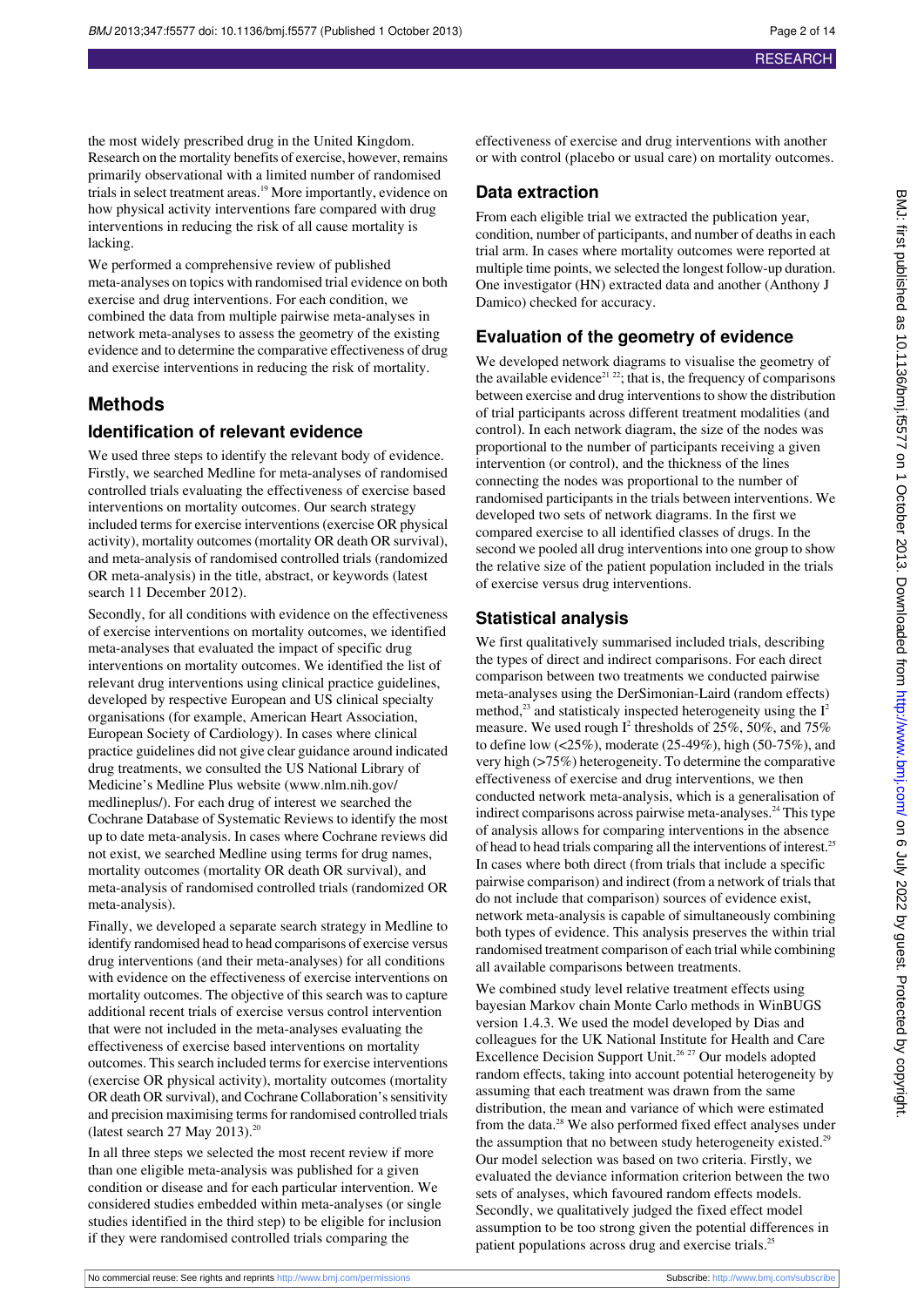We statistically evaluated the consistency of direct and indirect evidence in network meta-analyses using the Bucher method.<sup>30</sup> This method, commonly used to investigate potential

inconsistency in evidence networks,<sup>31 32</sup> was based on conducting random effects pairwise meta-analyses on all comparisons and calculating the difference in log odds ratios between direct and indirect estimates for each closed loop of the network (that is, in all instances where both direct and indirect comparisons could be generated for each contrast in the network).

We reported our findings in terms of odds ratios. The difference between treatments was assessed on the basis of 95% credible intervals. Such intervals can be interpreted as indicating a 95% probability that the true odds ratio falls within the reported range. If a 95% credible interval does not include the null value 1.00, this can be interpreted as indicating <5% probability that there is no difference between the two comparators. Given the bayesian nature of the statistical analyses, we neither estimated nor reported P values for the network meta-analyses.

Primary analyses were at the intervention level, comparing exercise with all relevant drug interventions for a given condition. In a separate analysis we also pooled the drugs and estimated the comparative effectiveness of exercise versus all drug interventions. The analyses were based on the total number of participants per trial arm, as reported in the identified meta-analyses.

## **Results Eligible meta-analyses**

Our electronic search of exercise meta-analyses retrieved 225 titles and abstracts (fig1[⇓\)](#page-12-0). After exclusions, we included four meta-analyses of exercise interventions reporting mortality outcomes (see supplementary table). One meta-analysis evaluated the effectiveness of exercise interventions for the secondary prevention of coronary heart disease,<sup>33</sup> one for stroke, $34$  one for heart failure,  $35$  and one for prediabetes.  $36$ 

In addition we separately identified 12 meta-analyses of drug interventions (out of 534 titles and abstracts in Medline), which were considered to be relevant drug options for each of the four conditions that had evidence on exercise interventions: statins,<sup>18</sup>  $β$  blockers,<sup>37</sup> angiotensin converting enzyme inhibitors,<sup>38</sup> and antiplatelets for the secondary prevention of coronary heart disease<sup>39</sup>; anticoagulants<sup>40</sup> and antiplatelets<sup>41</sup> for stroke<sup>42</sup>; angiotensin converting enzyme inhibitors,<sup>43</sup> diuretics,<sup>44</sup> β blockers, $45$  and angiotensin receptor blockers for heart failure $46$ ;  $\alpha$  glucosidase inhibitors, thiazolidinediones, biguanides, angiotensin converting enzyme inhibitors, and glinides for prediabetes.<sup>36</sup> Publication dates for meta-analyses of drug interventions ranged from 1999 to 2013 (see supplementary table).

Most of the meta-analyses of drug interventions were placebo controlled. However, one meta-analysis included direct head to head trials comparing anticoagulants with antiplatelets for the treatment of stroke,<sup>47</sup> and one meta-analysis included a direct comparison between angiotensin receptor blockers and angiotensin converting enzyme inhibitors for the treatment of heart failure.<sup>46</sup> Similarly, the meta-analysis on prediabetes included not only the placebo controlled trials of drug and exercise interventions but also their direct head to head comparisons.<sup>36</sup>

In total, our original search identified 16 (four exercise and 12 drug) meta-analyses, including 54 exercise trials and 248 drug trials. Our separate electronic search in Medline, which yielded 2964 abstracts and titles, did not identify any additional direct

head to head trials of exercise and drug interventions evaluating mortality outcomes for coronary heart disease, stroke, heart failure, and prediabetes. This search captured 31 of the 54 exercise trials that were already included in the four exercise meta-analyses. It also captured another three recent trials of exercise versus control intervention published between 2008 and 2012 (total sample size 2041) that had not been included in the four meta-analyses. Including these three exercise trials in the analysis, our meta-epidemiological review collectively included 305 randomised controlled trials with 339 274 participants. Of those, 57 trials concerned exercise interventions, including 14 716 participants.

### **Characteristics of exercise interventions**

The characteristics of the exercise interventions varied across treatment areas. Differences included the mode of physical activity and its frequency, intensity, and duration. Exercise based cardiac rehabilitation was typically a component of comprehensive cardiac care of patients with coronary heart disease.<sup>33</sup> Rehabilitation in this population included inpatient, outpatient, community based, or home based exercise interventions. Patients with stroke received a mix of cardiorespiratory and muscle strengthening exercises.<sup>34</sup> Similarly, exercise interventions targeting patients with chronic heart failure included aerobic and resistance training.<sup>35</sup> Physical activity was often a component of multifactorial lifestyle modification interventions to prevent diabetes among people with impaired glucose tolerance and impaired fasting glucose—that is, prediabetes.<sup>36</sup>

#### **Comparability of trial and patient population characteristics**

Conceptual heterogeneity between drug and exercise trials was minimal among patients with coronary heart disease (about 60-100% of patients had myocardial infarctions), heart failure (patients were predominantly New York Heart Association class II-IV), and prediabetes (patients had impaired glucose tolerance and impaired fasting glucose with a balanced profile of obesity and cardiovascular disease risk factors across exercise and drug trials). However, the baseline disease severity of patient populations was considerably different in stroke trials. While survivors participating in drug trials were within two weeks of onset of stroke, patients included in exercise trials were predominantly ambulatory and could be up to 150 days after stroke.

In all four conditions, trial characteristics varied for eligibility criteria, follow-up duration, and blinding of participants, investigators, and assessors (see supplementary table). In general, variability within pairwise meta-analyses was greater than between exercise and drug interventions. Statistical variability in effect sizes was low in the majority of pairwise meta-analyses, with moderate between study heterogeneity present in the trials of angiotensin converting enzyme inhibitors in the secondary prevention of coronary heart disease  $(I^2=40\%),$ trials of β blockers in heart failure ( $I^2$ =34%), and trials comparing angiotensin receptor blockers with angiotensin converting enzyme inhibitors in heart failure  $(I^2=39\%)$ .

### **Geometry of available evidence**

In all four conditions, relatively few participants were randomised to exercise interventions compared with the available evidence on drugs. Thirty four trials concerned exercise interventions in the secondary prevention of coronary heart disease (n=10 984 participants) compared with 43 trials of statins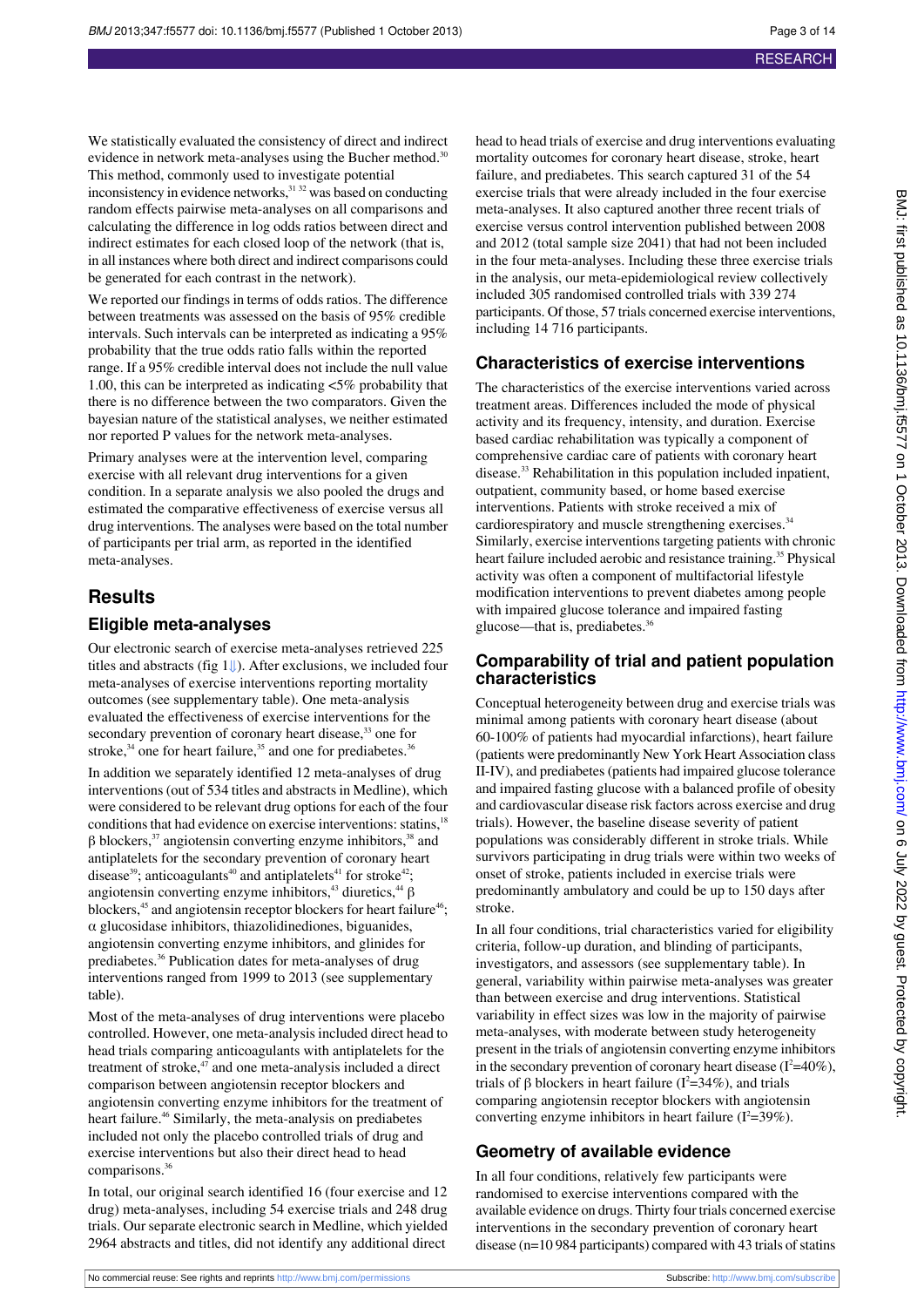(n=55 151), 80 of β blockers (n=53 456), 15 of angiotensin converting enzyme inhibitors (n=15 104), and 27 of antiplatelets (n=38 076). No direct head to head trials compared any of the drug or exercise interventions in the identified meta-analyses, resulting in a star shaped evidence network for the secondary prevention of coronary heart disease (fig2[⇓\)](#page-12-1).

Three trials concerned exercise interventions among patients with stroke (n=227) compared with 10 trials of anticoagulants  $(n=22 786)$ , 14 of antiplatelets  $(n=43 041)$ , and three directly comparing anticoagulants with antiplatelets (n=11 567, fig 2).

In the case of heart failure, 18 trials concerned exercise interventions (n=3669) compared with five trials of angiotensin converting enzyme inhibitors (n=12 763), three of diuretics (n=202), 21 of β blockers (n=23 122), 11 of angiotensin receptor blockers (n=11 795), and eight directly comparing angiotensin receptor blockers with angiotensin converting enzyme inhibitors (fig 2).

Two trials were of exercise interventions among participants with prediabetes (n=1081 participants). In comparison, one trial was of  $\alpha$  glucosidase inhibitors (n=1368), one of thiazolidinediones (n=407), two of angiotensin converting enzyme inhibitors (n=14 575), and one of glinides (n=9306). One trial directly compared exercise with  $\alpha$  glucosidase inhibitors (n=1778), and two multiarm trials including 3615 participants compared exercise, biguanides, and control (fig 2).

When the drug trials were pooled, 5685 participants with coronary heart disease were randomised to exercise compared with 85 421 randomised to control and 81 655 to drug interventions (fig3[⇓](#page-13-0)). In a similar fashion, considerably fewer participants were randomised to physical activity interventions in stroke trials (n=117), heart failure trials(n=1830), and prediabetes trials (n=2491). Respective numbers of participants randomised to drug interventions were 44 731, 30 024, and 14 867.

#### **Comparative effectiveness of exercise and drugs**

In coronary heart disease the odds of mortality was reduced with use of statins (odds ratio 0.82, 95% credible interval 0.75 to 0.90), β blockers (0.85, 0.78 to 0.92), angiotensin converting enzyme inhibitors (0.83, 0.72 to 0.96), and antiplatelets (0.83, 0.74 to 0.93) compared with control, whereas exercise interventions had a similar point estimate but wider credible intervals that extended on both sides of 1.00 (odds ratio 0.89, 95% credible interval 0.76 to 1.04, fig4[⇓\)](#page-13-1). When compared head to head in network meta-analyses, all interventions were not different beyond chance: there were no statistically detectable differences among any of the exercise and drug interventions in terms of their effects on mortality outcomes (tables  $1 \downarrow$ ).

Unlike any of the drug interventions, exercise was significantly more effective than control in reducing the odds of mortality (0.09, 0.01 to 0.72) among patients with stroke (fig 4). When compared head to head in network meta-analyses, exercise interventions were more effective than anticoagulants (0.09, 0.01 to 0.70) and antiplatelets (0.10, 0.01 to 0.62), albeit with considerable uncertainty owing to the small number of events in exercise trials (table [2⇓](#page-8-0)). Anticoagulants were also marginally worse than antiplatelets (1.11, 1.00 to 1.21).

In heart failure, fewer deaths occurred with diuretics (0.19, 0.03 to 0.66) and β blockers  $(0.71, 0.61$  to 0.80) compared with control (fig 3). Diuretics were more effective than exercise (0.24, 0.04 to 0.85), angiotensin converting enzyme inhibitors (0.21, 0.03, 0.76), β blockers (0.27, 0.04 to 0.93), and angiotensin

receptor blockers (0.21, 0.03 to 0.73, table [3⇓](#page-9-0)). Angiotensin receptor blockers were associated with more deaths compared with β blockers (1.30, 1.02 to 1.61).

Neither exercise nor drug interventions were clearly effective in reducing the odds of mortality in prediabetes (fig 4). There were also no major detectable differences between any comparator interventions (table [4⇓\)](#page-10-0).

In secondary analyses comparing exercise with the drug interventions pooled together, there was no definitive differences between drug and exercise interventions in coronary heart disease, heart failure, and prediabetes, but effect sizes had modestly substantial uncertainty for heart failure and prediabetes (table [5⇓](#page-11-0)). Although exercise interventions were more effective than drugs in reducing the odds of mortality among patients with stroke, this finding was associated with large uncertainty in the exact estimate of the treatment effect owing to the small number of events.

In all network meta-analyses with closed loops, there was no statistically detectable inconsistency between direct and indirect evidence (see supplementary table).

## **Discussion**

This metaepidemiological study of 16 meta-analyses including 305 randomised controlled trials with 339 274 participants highlights the near absence of evidence on the comparative effectiveness of exercise and drug interventions on mortality outcomes. Existing evidence on the mortality benefits of physical activity is limited to the secondary prevention of coronary heart disease, rehabilitation after stroke, treatment of heart failure, and prevention of diabetes. Perhaps unsurprisingly, the amount of evidence on the mortality benefits of exercise is considerably smaller than that on drug interventions. There is also a clear lack of exercise and drug comparisons: trials evaluating the effectiveness of pharmacotherapy rarely included physical activity as a comparator. Albeit this considerable asymmetry in the evidence base, our analysis suggests that exercise potentially had similar effectiveness to drug interventions with two exceptions. In the case of stroke rehabilitation, exercise seemed to be more effective than drug interventions. In heart failure, diuretics outperformed all comparators, including exercise. When the drug interventions were considered together in sensitivity analyses, exercise and drug interventions did not differ in terms of their mortality benefits in all conditions except for stroke rehabilitation, where exercise interventions were associated with a reduction in the odds of mortality more than drug interventions.

### **Geometry of existing evidence**

Evidence from randomised controlled trials on the mortality benefits of exercise is scarce. Even in treatment areas where such evidence exists, exercise trials evaluating mortality outcomes were at a disadvantage in two ways: considerably fewer trials evaluated exercise than drugs (57 out of 305 trials), and fewer people participated in exercise trials (14 716 out of 339 274 participants).

Our findings reflect the bias against testing exercise interventions and highlight the changing landscape of medical research, which seems to increasingly favour drug interventions over strategies to modify lifestyle. The current body of medical literature largely constricts clinicians to drug options.<sup>48</sup> This blind spot in available scientific evidence prevents prescribers and their patients from understanding the clinical circumstances where drugs might provide only modest improvement but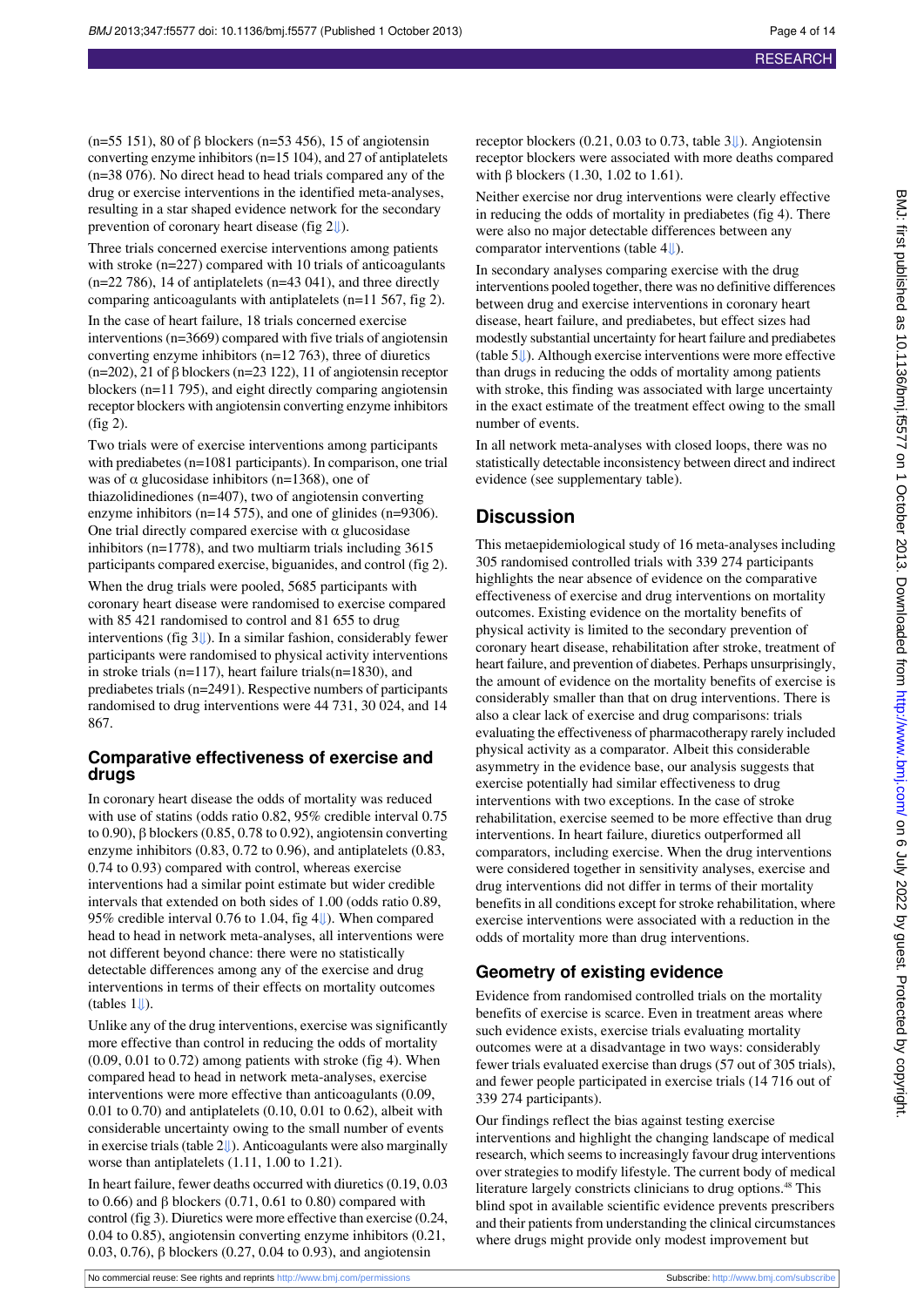exercise could yield more profound or sustainable gains in health. The lopsided nature of modern medical research may fail to detect the most effective treatment for a given condition if that treatment is not a prescription drug.

As the disparity between exercise based and drug based treatment evidence has increased, clinical practice guidelines have followed suit.<sup>49 50</sup> For example, although earlier versions of the United States' national cholesterol education programme guidelines advised the use of statins only after exhausting interventions for intensive lifestyle modification for the prevention of coronary heart disease in people with high cholesterol levels,<sup>51</sup> subsequent versions progressively lowered the threshold for drug treatment and considerably expanded both the scope and the intensity of drug treatment.<sup>52</sup>

#### **Clinical practice implications of this study**

The findings of our review suggest that exercise and many drug interventions are often potentially similar in terms of their mortality benefits; exercise interventions should therefore be considered as a viable alternative to, or alongside, drug therapy. Indeed, an increasing number of experts recommend prescribing an "exercise pill" as a preventive strategy to reduce morbidity and mortality.53 54 According to the US Centers for Disease Control and Prevention, roughly one third of clinicians prescribe exercise in primary care.<sup>55</sup> However, as previous systematic reviews have shown, there is considerable uncertainty as to the effectiveness of primary care interventions for increasing physical activity.56 57 As previously recommended, primary care doctors should give brief advice to most patients about the benefits of exercise and refer patients with chronic disease to a rehabilitation programme that includes an exercise intervention.<sup>58</sup>

Previous research has shown that patients with a variety of chronic conditions can expect to improve their functional capacity as well as muscle strength by a range of exercise interventions.8 9 Although we considered exercise interventions as a group, a more nuanced consideration of the effectiveness of different types of physical activity is warranted. Among the four therapeutic conditions considered in our review, exercise interventions varied in terms of their type, intensity, and duration, highlighting the need to tailor exercise regimens for individual patient circumstances, such as baseline disease severity and mobility. The relative dearth of evidence leaves substantial uncertainty on which patients would benefit more from what type of exercise, and which forms of exercise may not be effective in different settings.

Complicating matters further, the evidence on the potentially harmful side effects of exercise interventions is limited. Individual trials included in the meta-analyses did not report adverse events associated with exercise interventions in a systematic manner. Nevertheless, some existing information is encouraging: according to a 10 year follow-up study of exercise based rehabilitation of patients with heart failure, there were no important adverse events requiring the interruption of any training sessions.<sup>59</sup> Indeed, authors of the Cochrane review on exercise rehabilitation for heart failure found no evidence to suggest that such programmes cause harm.<sup>35</sup> Similarly, authors of the Cochrane review on exercise training for stroke survivors concluded that participation in exercise training programmes seems to be safe.<sup>34</sup> For the secondary prevention of coronary heart disease, rates of adverse events in exercise rehabilitation settings are low.<sup>60</sup>

#### **Limitations of this study**

Our findings should be interpreted in light of their limitations. Firstly, although exercise seemed to be more effective than drug interventions in stroke rehabilitation, and diuretics seemed to be more effective than exercise interventions in heart failure treatment, these findings should be interpreted with caution given the scarceness of data and the different settings involved. Although between study heterogeneity was generally low, with no statistical evidence of inconsistency between direct and indirect comparisons, it remains a possibility that potential imbalances in the distribution of unobserved or unmeasured effect modifiers across the contrasts affected the findings, $61$ potentially confounding the comparative estimates between drugs and exercise. Accordingly, we caution that the comparison of exercise and drug interventions should be tempered by the additional differences in patient populations across different trials.

Secondly, the definition of exercise interventions varied across the list of included trials, limiting the generalisability of our findings to different types of physical activity. Thirdly, several meta-analyses of drug interventions were outdated and it was logistically difficult to try to update so many drug meta-analyses. As a result, our review may have underestimated the magnitude of data available on drug interventions. Conversely, it is unlikely that we missed substantial randomised trial data on exercise, thus the relative dearth of evidence on exercise versus evidence on drugs may be even more prominent. Our Medline search identified only three new exercise trials,<sup>59 62 63</sup> although it captured 31 of the 54 older ones that had been included in previous meta-analyses. Based on the capture-recapture principle, we may have missed another two exercise trials only—that is, 3×(54−31)/31. Overall, the evidence on the effects of exercise is clearly outnumbered by the evidence on drugs. Moreover, if anything, there is evidence that updated meta-analyses tend to show smaller treatment effects,<sup>64</sup> so the benefits of some drug interventions may be overrated.

Fourthly, exercise trials often included some drug interventions (although the details of drug treatments were limited), which were given similarly to both the physical therapy and the usual care arms, suggesting that the observed effect of exercise possibly represented the added benefit of exercise over and above the benefit conferred by drug interventions. This might have underestimated the effectiveness of exercise on mortality, according to the findings of recent research showing that statin treatment may decrease the fitness benefits of exercise.<sup>65</sup>

As an overview of published meta-analyses, our review also shares the limitations of the existing evidence. Previous reviews (and the randomised controlled trials on which they are based) did not always make clear the settings in which physical interventions were undertaken, how they were carried out, and potential factors responsible for the success or failure of the intervention. It is particularly important to characterise these so-called "support factors" of exercise interventions in randomised controlled trials (for example, extent of supervision, individual level versus group level activity), which would allow future researchers and practitioners to replicate successful interventions and avoid unsuccessful ones. $66$ 

#### **Future directions**

Despite its limitations, this meta-epidemiological review is the first to compare the mortality benefits of exercise and drug interventions. This comprehensive look at the existing body of evidence highlights the need to perform randomised trials on the comparative effectiveness of exercise and drug interventions.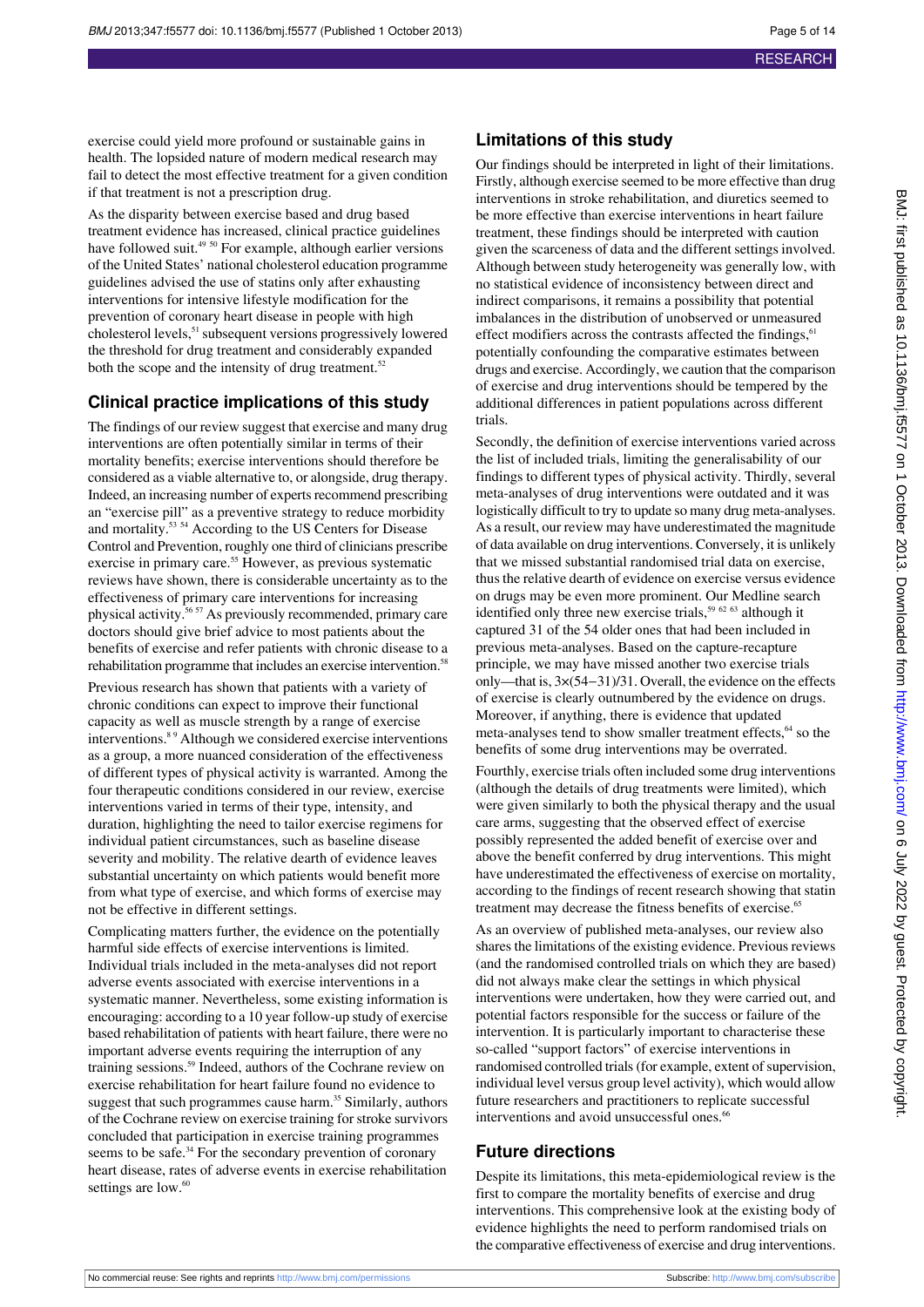Given the scarcity of financial resources to fund future trials of exercise interventions, one option would be to require such evidence from pharmaceutical companies that are under increasing pressure to perform active-comparator trials for market entry.<sup>67 68</sup> For example, regulators should consider requiring pharmaceutical sponsors of new drugs to include exercise interventions as an active comparator arm in drug trials. In cases where drug options provide only modest benefit, patients deserve to understand the relative impact that physical activity might have on their condition.

We thank Anthony J Damico (Kaiser Family Foundation, Washington DC, USA) for his contribution to the systematic review, evaluation of the geometry of the existing evidence, and his comments on an earlier version of this paper; and Ingrid Hopper and colleagues for sharing data from their published meta-analysis.

Contributors: HN conceived the study. JPAI provided guidance during study design, protocol development, analysis, interpretation, and manuscript preparation. HN and Anthony J Damico identified and selected studies for inclusion in the review. HN extracted data from included meta-analyses, and Anthony J Damico checked for accuracy. HN did all of the statistical analyses. HN and JPAI interpreted the findings. HN drafted the paper and JPAI made revisions on subsequent drafts. Both authors read and approved the final version of the paper. HN is the guarantor.

#### Funding: This study received no funding.

Competing interests: All authors have completed the ICMJE uniform disclosure form at [http://www.icmje.org/coi\\_disclosure.pdf](http://www.icmje.org/coi_disclosure.pdf) and declare: no support from any organisation for the submitted work; no financial relationships with any organisations that might have an interest in the submitted work in the previous three years, no other relationships or activities that could appear to have influenced the submitted work. Ethical approval: Not required.

Data sharing: Raw data used in the analysis is available on request from the corresponding author at h.naci@lse.ac.uk.

- 1 Pedersen BK, Saltin B. Evidence for prescribing exercise as therapy in chronic disease. Scand J Med Sci Sports 2006;16(S1):3-63.
- 2 Roddy E, Zhang W, Doherty M. Aerobic walking or strengthening exercise for osteoarthritis of the knee? A systematic review. Ann Rheum Dis 2005;64:544-8.
- 3 Knols R, Aaronson NK, Uebelhart D, Fransen J, Aufdemkampe G. Physical exercise in cancer patients during and after medical treatment: a systematic review of randomized and controlled clinical trials. J Clin Oncol 2005;23:3830-42.
- 4 Fong DYT, Ho JWC, Hui BPH, Lee AM, Macfarlane DJ, Leung SSK, et al. Physical activity er survivors: meta-analysis of randomised controlled trials. BMJ 2012;344:e70.
- 5 Sigal RJ, Kenny GP, Wasserman DH, Castaneda-Sceppa C, White RD. Physical activity/exercise and type 2 diabetes: a consensus statement from the American Diabetes Association. Diabetes Care 2006;29:1433-8.
- 6 Fletcher GF, Balady G, Blair SN, Blumenthal J, Caspersen C, Chaitman B, et al. Statement on exercise: benefits and recommendations for physical activity programs for all americans: a statement for health professionals by the Committee on Exercise and Cardiac Rehabilitation of the Council on Clinical Cardiology, American Heart Association. Circulation 1996;94:857-62.
- 7 Garcia-Aymerich J, Lange P, Benet M, Schnohr P, Anto JM. Regular physical activity reduces hospital admission and mortality in chronic obstructive pulmonary disease: a population based cohort study. Thorax 2006;61:772-8.
- 8 Kujala UM. Evidence for exercise therapy in the treatment of chronic disease based on at least three randomized controlled trials—summary of published systematic reviews. Scand J Med Sci Sports 2004;14:339-45.
- 9 Kujala UM. Evidence on the effects of exercise therapy in the treatment of chronic disease. Br J Sports Med 2009;43:550-5.
- 10 Byberg L, Melhus H, Gedeborg R, Sundstrom J, Ahlbom A, Zethelius B, et al. Total mortality after changes in leisure time physical activity in 50 year old men: 35 year follow-up of population based cohort. BMJ 2009;338:b688.
- 11 Samitz G, Egger M, Zwahlen M, Domains of physical activity and all-cause mortality: systematic review and dose-response meta-analysis of cohort studies. Int J Epidemiol 2011;40:1382-400.
- 12 Wen CP, Wai JPM, Tsai MK, Yang YC, Cheng TYD, Lee M-C, et al. Minimum amount of physical activity for reduced mortality and extended life expectancy: a prospective cohort study. Lancet 2011;378:1244-53.
- 13 Blair SN. Physical inactivity: the biggest public health problem of the 21st century. Br J Sports Med 2009;43:1-2.
- 14 Lim SS, Vos T, Flaxman AD, Danaei G, Shibuya K, Adair-Rohani H, et al. A comparative risk assessment of burden of disease and injury attributable to 67 risk factors and risk factor clusters in 21 regions, 1990?2010: a systematic analysis for the Global Burden of Disease Study 2010. Lancet 2012;380:2224-60.
- 15 Department of Health. UK physical activity guidelines. DoH, 2011.
- 16 Townsend N, Bhatnagar P, Wickramasinghe K, Scarborough P, Foster C, Rayner M. Physical activity statistics 2012. British Heart Foundation, 2012.
- 17 NHS Information System. Prescriptions dispensed in the community: England, Statistics for 2001-2011. NHS Information System, 2012.
- 18 Naci H, Brugts JJ, Fleurence R, Tsoi B, Toor H, Ades A. Comparative benefits of statins in the primary and secondary prevention of major coronary events and all-cause mortality: a network meta-analysis of placebo-controlled and active-comparator trials. Eur J Prev Cardiol 2013;20:641-57.
- 19 Taylor RS, Brown A, Ebrahim S, Jolliffe J, Noorani H, Rees K, et al. Exercise-based rehabilitation for patients with coronary heart disease: systematic review and meta-analysis of randomized controlled trials. Am J Med 2004;116:682-92.
- 20 Higgins JP, Green S, Collaboration C. Cochrane handbook for systematic reviews of interventions: Wiley Online Library, 2008.
- 21 Salanti G, Higgins JP, Ades A, Ioannidis JP. Evaluation of networks of randomized trials. Stat Methods Med Res 2008;17:279-301.
- 22 Salanti G, Kavvoura FK, Ioannidis JP. Exploring the geometry of treatment networks. Ann Intern Med 2008;148:544-53.
- 23 DerSimonian R, Laird N. Meta-analysis in clinical trials. Control Clin Trials 1986;7:177-88. 24 Lu G, Ades AE. Combination of direct and indirect evidence in mixed treatment
- comparisons. Stat Med 2004;23:3105-24. 25 Mills EJ, Thorlund K, Ioannidis JP. Demystifying trial networks and network meta-analysis.
- BMJ 2013;346:f2914.
- 26 Dias S, Sutton AJ, Ades AE, Welton NJ. NICE DSU technical support document 2: a generalised linear modelling framework for pairwise and network meta-analysis of randomised controlled trials. 2011. [www.nicedsu.org.uk.](http://www.nicedsu.org.uk)
- 27 Dias S, Sutton AJ, Ades AE, Welton NJ. Evidence synthesis for decision making 2: a generalized linear modeling framework for pairwise and network meta-analysis of randomized controlled trials. Med Decis Making 2013;33:607-17.
- Cooper NJ, Sutton AJ, Morris D, Ades AE, Welton NJ. Addressing between-study heterogeneity and inconsistency in mixed treatment comparisons: application to stroke prevention treatments in individuals with non-rheumatic atrial fibrillation. Stat Med .<br>2009:28:1861-81.
- 29 Borenstein M, Hedges LV, Higgins JPT, Rothstein HR. A basic introduction to fixed-effect
- and random-effects models for meta-analysis. *Res Synth Method* 2010;1:97-111.<br>30 Bucher HC, Guyatt GH, Griffith LE, Walter SD. The results of direct and indirect treatment comparisons in meta-analysis of randomized controlled trials. J Clin Epidemiol 1997;50:683-91.
- 31 Song F, Altman DG, Glenny AM, Deeks JJ. Validity of indirect comparison for estimating efficacy of competing interventions: empirical evidence from published meta-analyses. BMJ 2003;326:472.
- 32 Song F, Xiong T, Parekh-Bhurke S, Loke YK, Sutton AJ, Eastwood AJ, et al. Inconsistency between direct and indirect comparisons of competing interventions: meta-epidemiological study. BMJ 2011;343:d4909.
- 33 Heran BS, Chen JM, Ebrahim S, Moxham T, Oldridge N, Rees K, et al. Exercise-based cardiac rehabilitation for coronary heart disease. Cochrane Database Syst Rev 2011(7):CD001800.
- 34 Brazzelli M, Saunders DH, Greig CA, Mead GE. Physical fitness training for stroke patients. Cochrane Database Syst Rev 2011(11):CD003316.
- 35 Davies EJ, Moxham T, Rees K, Singh S, Coats AJ, Ebrahim S, et al. Exercise based rehabilitation for heart failure. Cochrane Database Syst Rev 2010(4):CD003331.
- 36 Hopper I, Billah B, Skiba M, Krum H. Prevention of diabetes and reduction in major cardiovascular events in studies of subjects with prediabetes: meta-analysis of randomised controlled clinical trials. Eur J Cardiovasc Prev Rehabil 2011;18:813-23.
- 37 Freemantle N, Cleland J, Young P, Mason J, Harrison J. β Blockade after myocardial infarction: systematic review and meta regression analysis. BMJ 1999;318:1730-7.
- 38 Domanski MJ, Exner DV, Borkowf CB, Geller NL, Rosenberg Y, Pfeffer MA. Effect of angiotensin converting enzyme inhibition on sudden cardiac death in patients following acute myocardial infarction. A meta-analysis of randomized clinical trials. J Am Coll Cardiol 1999;33:598-604.
- 39 Collaborative meta-analysis of randomised trials of antiplatelet therapy for prevention of death, myocardial infarction, and stroke in high risk patients. BMJ 2002;324:71-86.
- 40 Sandercock PA, Counsell C, Kamal AK. Anticoagulants for acute ischaemic stroke. Cochrane Database Syst Rev 2008(4):CD000024. 41 Sandercock PA, Counsell C, Gubitz GJ, Tseng MC. Antiplatelet therapy for acute ischaemic
- stroke. Cochrane Database Syst Rev 2008(3):CD000029.
- 42 Wardlaw JM, Murray V, Berge E, Del Zoppo GJ. Thrombolysis for acute ischaemic stroke. Cochrane Database Syst Rev 2009(4):CD000213.
- 43 Flather MD, Yusuf S, Kober L, Pfeffer M, Hall A, Murray G, et al. Long-term ACE-inhibitor therapy in patients with heart failure or left-ventricular dysfunction: a systematic overview of data from individual patients. ACE-Inhibitor Myocardial Infarction Collaborative Group. Lancet 2000;355:1575-81.
- 44 Faris RF, Flather M, Purcell H, Poole-Wilson PA, Coats AJ. Diuretics for heart failure. Cochrane Database Syst Rev 2012;(2):CD003838.
- 45 Chatterjee S, Biondi-Zoccai G, Abbate A, D'Ascenzo F, Castagno D, Van Tassell B, et al. Benefits of beta blockers in patients with heart failure and reduced ejection fraction: network meta-analysis. BMJ 2013;346:f55.
- Heran BS, Musini VM, Bassett K, Taylor RS, Wright JM. Angiotensin receptor blockers for heart failure. Cochrane Database Syst Rev 2012;(4):CD003040.
- 47 Berge E, Sandercock P. Anticoagulants versus antiplatelet agents for acute ischaemic stroke. Cochrane Database Syst Rev 2002(4):CD003242.
- 48 Moynihan R, Smith R. Too much medicine? BMJ 2002;324:859-60.
- 49 Getz L, Luise Kirkengen A, Hetlevik I, Romundstad S, Sigurdsson JA. Ethical dilemmas arising from implementation of the European guidelines on cardiovascular disease prevention in clinical practice. A descriptive epidemiological study. Scand J Prim Health Care 2004;22:202-8.
- 50 Westin S, Heath I. Thresholds for normal blood pressure and serum cholesterol. BMJ 2005;330:1461-2.
- 51 Summary of the second report of the National Cholesterol Education Program (NCEP) Expert Panel on Detection, Evaluation, and Treatment of High Blood Cholesterol in Adults (Adult Treatment Panel II). JAMA 1993;269:3015-23.
- 52 Executive Summary of The Third Report of The National Cholesterol Education Program (NCEP) Expert Panel on Detection, Evaluation, And Treatment of High Blood Cholesterol In Adults (Adult Treatment Panel III). JAMA 2001;285:2486-97.
- 53 Khan KM, Weiler R, Blair SN. Prescribing exercise in primary care. BMJ 2011;343:d4141.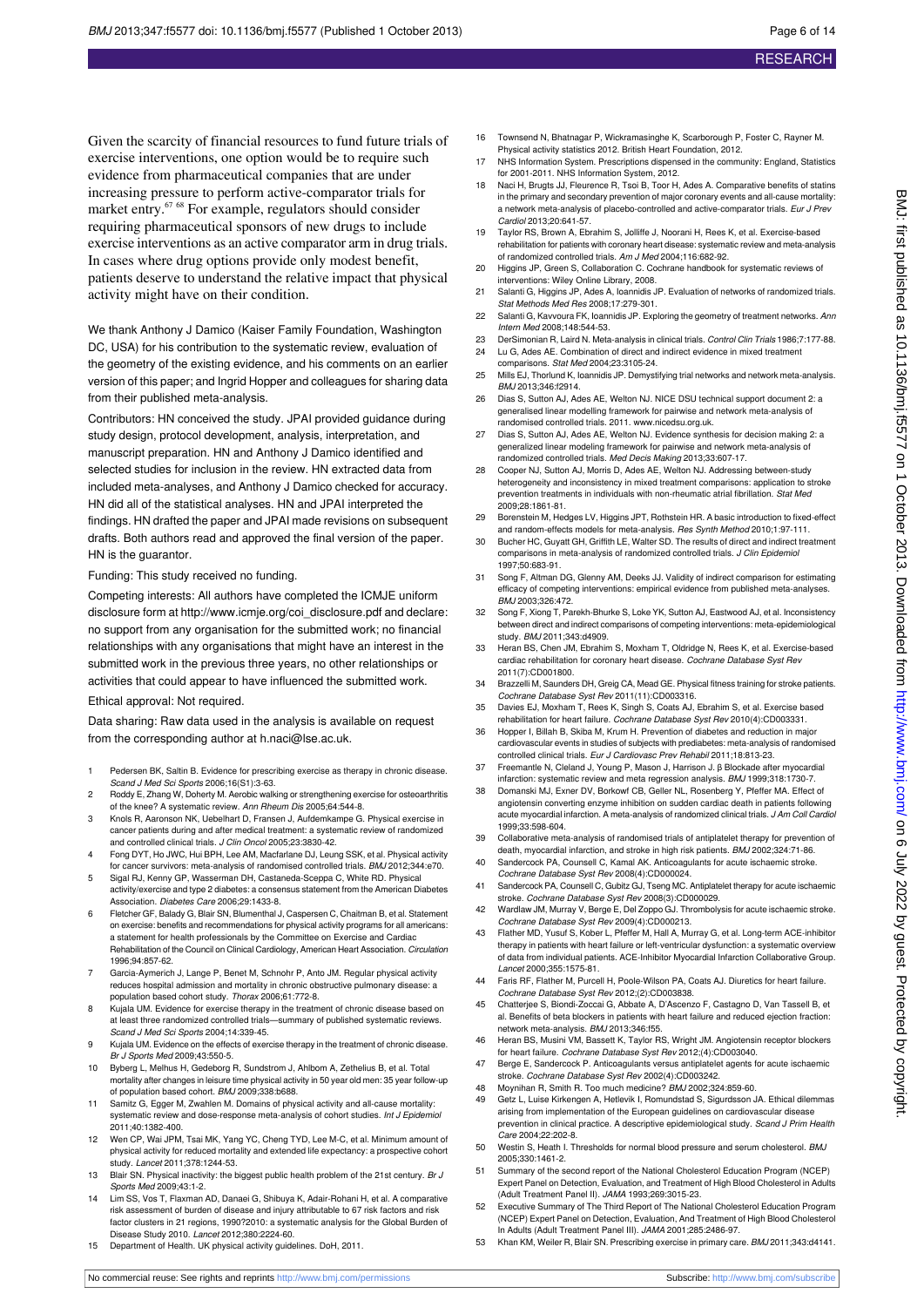#### **What is already known on this topic**

Population level cohort studies suggest that physical activity is associated with a decreased risk of mortality

A large number of randomised controlled trials show the mortality benefits of certain drug interventions

#### **What this study adds**

Evidence on the mortality benefits of drug and exercise interventions for common diseases varies widely, highlighting the paucity of data on the effectiveness of exercise interventions in randomised trials

Based on available data on the secondary prevention of coronary heart disease, stroke, heart failure, and prediabetes, physical activity is potentially as effective as many drug interventions

- 54 Warburton DER, Nicol CW, Bredin SSD. Prescribing exercise as preventive therapy. CMAJ 2006;174:961-74.
- 55 Barnes P, Schoenborn C. Trends in adults receiving a recommendation for exercise or other physical activity from a physician or other health professional. In: US Centers for Disease Control and Prevention, ed. 2012.
- 56 Pavey TG, Taylor AH, Fox KR, Hillsdon M, Anokye N, Campbell JL, et al. Effect of exercise referral schemes in primary care on physical activity and improving health outcomes: systematic review and meta-analysis. BMJ 2011;343:d6462.
- 57 Orrow G, Kinmonth A-L, Sanderson S, Sutton S. Effectiveness of physical activity promotion based in primary care: systematic review and meta-analysis of randomised controlled trials. BMJ 2012;344:e1389.
- 58 Williams NH. Promoting physical activity in primary care. BMJ 2011;343:d6615. 59 Belardinelli R, Georgiou D, Cianci G, Purcaro A. 10-year exercise training in chronic heart
- failure: a randomized controlled trial. J Am Coll Cardiol 2012;60:1521-8. 60 Ades PA. Cardiac rehabilitation and secondary prevention of coronary heart disease. N Engl J Med 2001;345:892-902.
- 61 Jansen JP, Naci H. Is network meta-analysis as valid as standard pairwise meta-analysis? It all depends on the distribution of effect modifiers. BMC Med 2013;11:159.
- 62 Davidson PM, Cockburn J, Newton PJ, Webster JK, Betihavas V, Howes L, et al. Can a heart failure-specific cardiac rehabilitation program decrease hospitalizations and improve outcomes in high-risk patients? Eur J Cardiovasc Prev Rehabil 2010;17:393-402.
- 63 West RR, Jones DA, Henderson AH. Rehabilitation after myocardial infarction trial (RAMIT): multi-centre randomised controlled trial of comprehensive cardiac rehabilitation in patients following acute myocardial infarction. Heart 2012;98:637-44.
- 64 Pereira TV, Ioannidis J. Statistically significant meta-analyses of clinical trials have modest credibility and inflated effects. J Clin Epidemiol 2011;64:1060-9.
- 65 Thompson PD, Parker B. Statins, exercise, and exercise training. J Am Coll Cardiol 2013;62:715-6.
- 66 Cartwright N, Hardie J. Evidence-based policy: a practical guide to doing it better. Oxford University Press, 2012.
- 67 Sorenson C, Naci H, Cylus J, Mossialos E. Evidence of comparative efficacy should have a formal role in European drug approvals. BMJ 2011;343:d4849.
- 68 Naci H, Cylus J, Vandoros S, Sato A, Perampaladas K. Raising the bar for market authorisation of new drugs. BMJ 2012;345:e4261.

**Accepted:** 22 August 2013

#### Cite this as: BMJ 2013;347:f5577

This is an Open Access article distributed in accordance with the Creative Commons Attribution Non Commercial (CC BY-NC 3.0) license, which permits others to distribute, remix, adapt, build upon this work non-commercially, and license their derivative works on different terms, provided the original work is properly cited and the use is non-commercial. See:<http://creativecommons.org/licenses/by-nc/3.0/>.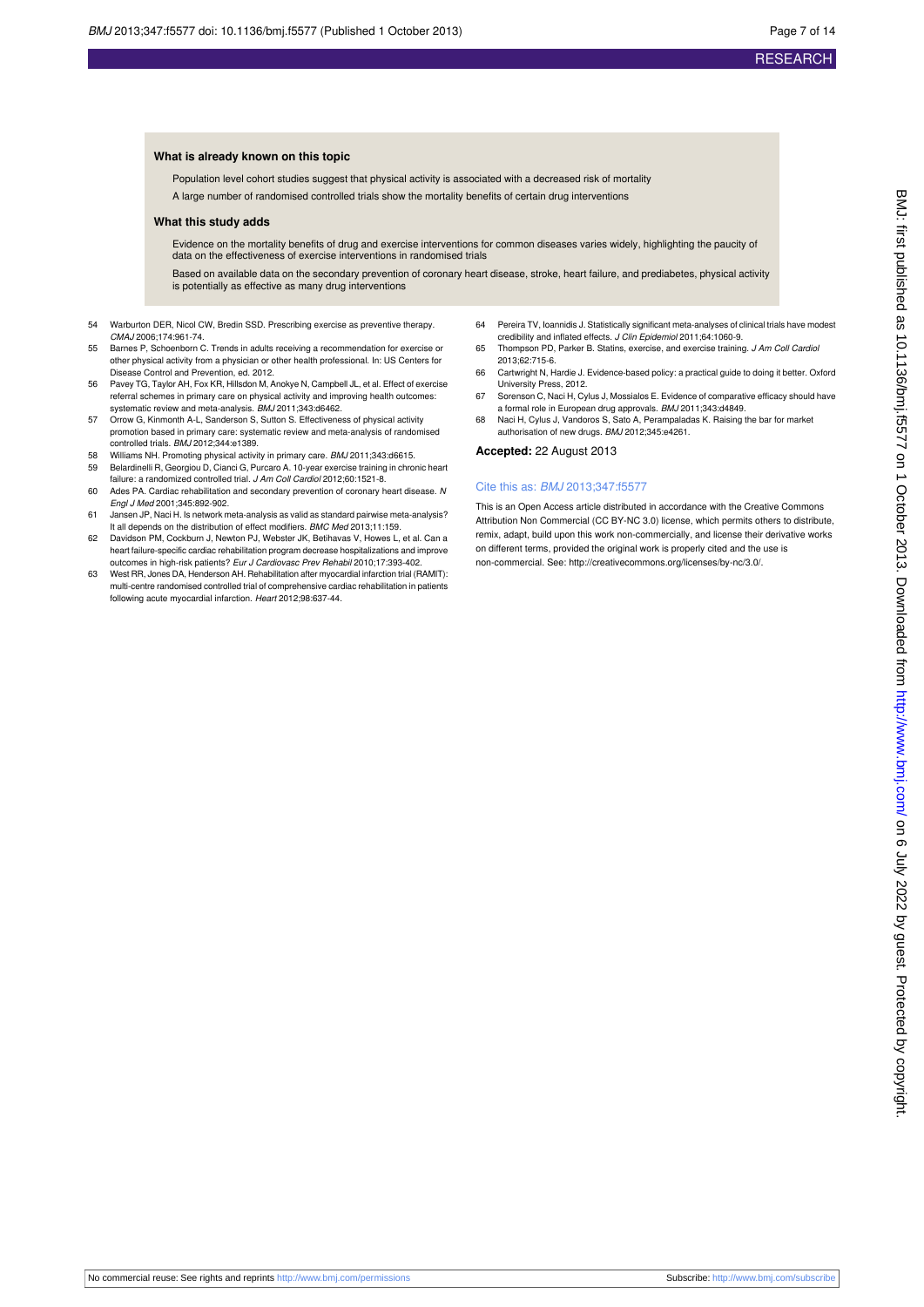## **Tables**

<span id="page-7-0"></span>**Table 1| Findings of network meta-analyses: comparative effects of exercise and drug interventions on mortality outcomes in coronary heart disease. Values are odds ratios (95% credible intervals)**

| <b>Comparator drugs</b> |                   |                       |                                                                                                                                                |
|-------------------------|-------------------|-----------------------|------------------------------------------------------------------------------------------------------------------------------------------------|
| <b>Statins</b>          | <b>B</b> blockers | <b>ACE inhibitors</b> | <b>Antiplatelets</b>                                                                                                                           |
|                         |                   |                       |                                                                                                                                                |
|                         |                   |                       |                                                                                                                                                |
|                         |                   |                       | 1.03 (0.87 to 1.21) 1.02 (0.89 to 1.17)                                                                                                        |
|                         |                   |                       | $0.99(0.83 \text{ to } 1.19)$                                                                                                                  |
|                         |                   |                       | 1.08 (0.90 to 1.30) 1.05 (0.87 to 1.25) 1.08 (0.87 to 1.33) 1.07 (0.88 to 1.30)<br>0.97 (0.85 to 1.10) 0.99 (0.84 to 1.18) 0.99 (0.85 to 1.15) |

ACE=angiotensin converting enzyme.

Estimates lower than 1.00 favour row defining intervention.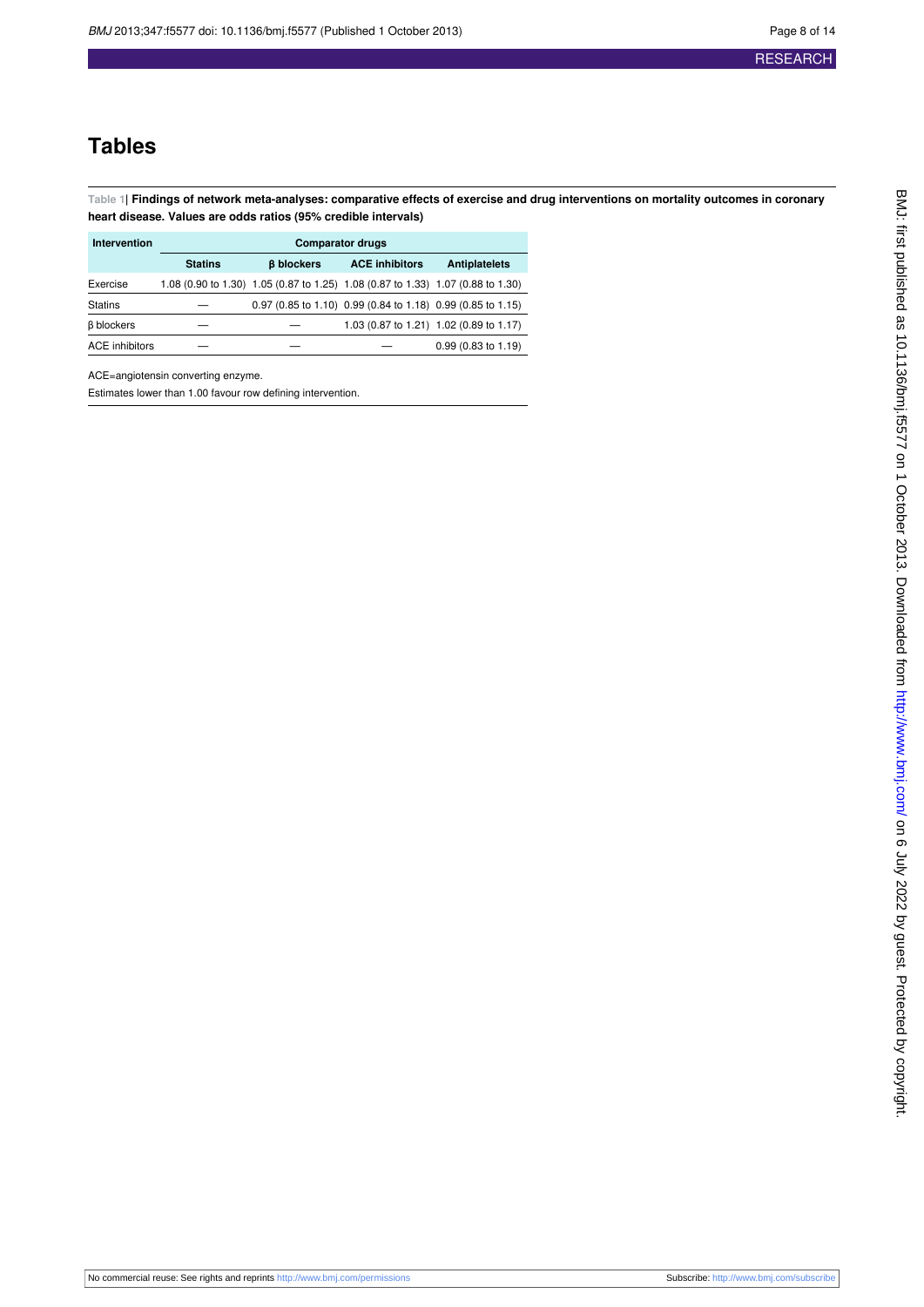<span id="page-8-0"></span>**Table 2| Findings of network meta-analyses: comparative effects of exercise and drug interventions on mortality outcomes in stroke. Values are odds ratios (95% credible intervals)**

|                     | <b>Comparator drugs</b> |                                         |  |
|---------------------|-------------------------|-----------------------------------------|--|
| <b>Intervention</b> | <b>Anticoagulants</b>   | <b>Antiplatelets</b>                    |  |
| Exercise            |                         | 0.09 (0.01 to 0.70) 0.10 (0.01 to 0.62) |  |
| Anticoagulants      | _                       | 1.11 (1.00 to 1.21)                     |  |

Estimates lower than 1.00 favour row defining intervention.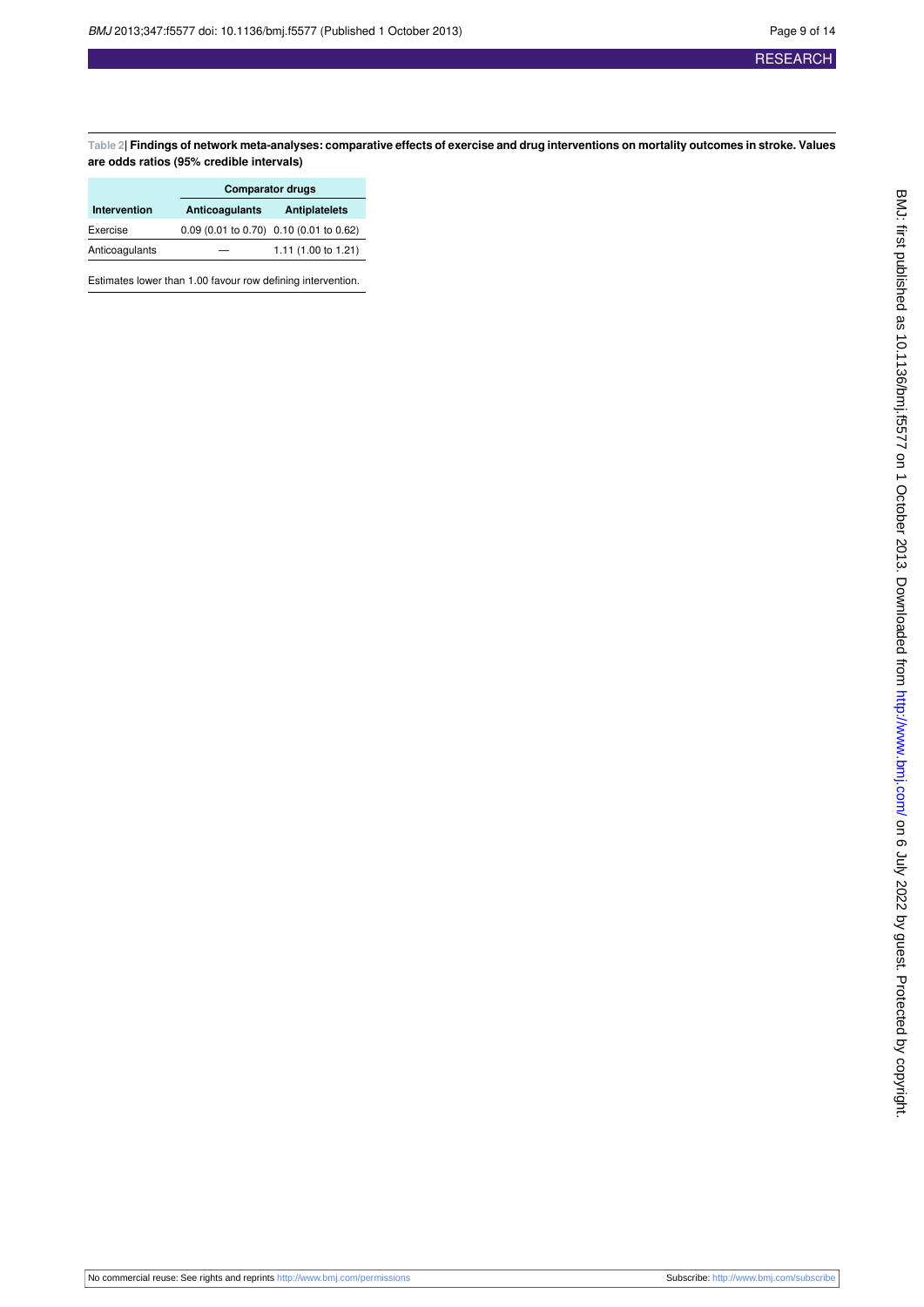<span id="page-9-0"></span>**Table 3| Findings of network meta-analyses: comparative effects of exercise and drug interventions on mortality outcomes in heart failure. Values are odds ratios (95% credible intervals)**

|                       | <b>Comparator drugs</b> |                                                                                  |                                         |                     |
|-----------------------|-------------------------|----------------------------------------------------------------------------------|-----------------------------------------|---------------------|
| <b>Intervention</b>   | <b>ACE inhibitors</b>   | <b>Diuretics</b>                                                                 | <b>B</b> blockers                       | <b>ARBs</b>         |
| Exercise              |                         | 0.89 (0.59 to 1.23) 4.11 (1.17 to 24.76) 1.11 (0.82 to 1.46) 0.86 (0.62 to 1.16) |                                         |                     |
| <b>ACE</b> inhibitors |                         | 4.66 (1.32 to 28.21) 1.24 (0.96 to 1.71) 0.96 (0.78 to 1.27)                     |                                         |                     |
| <b>Diuretics</b>      |                         |                                                                                  | 0.27 (0.04 to 0.93) 0.21 (0.03 to 0.73) |                     |
| <b>B</b> blockers     |                         |                                                                                  |                                         | 0.77 (0.62 to 0.98) |

ACE=angiotensin converting enzyme; ARBs=angiotensin receptor blockers. Estimates lower than 1.00 favour row defining intervention.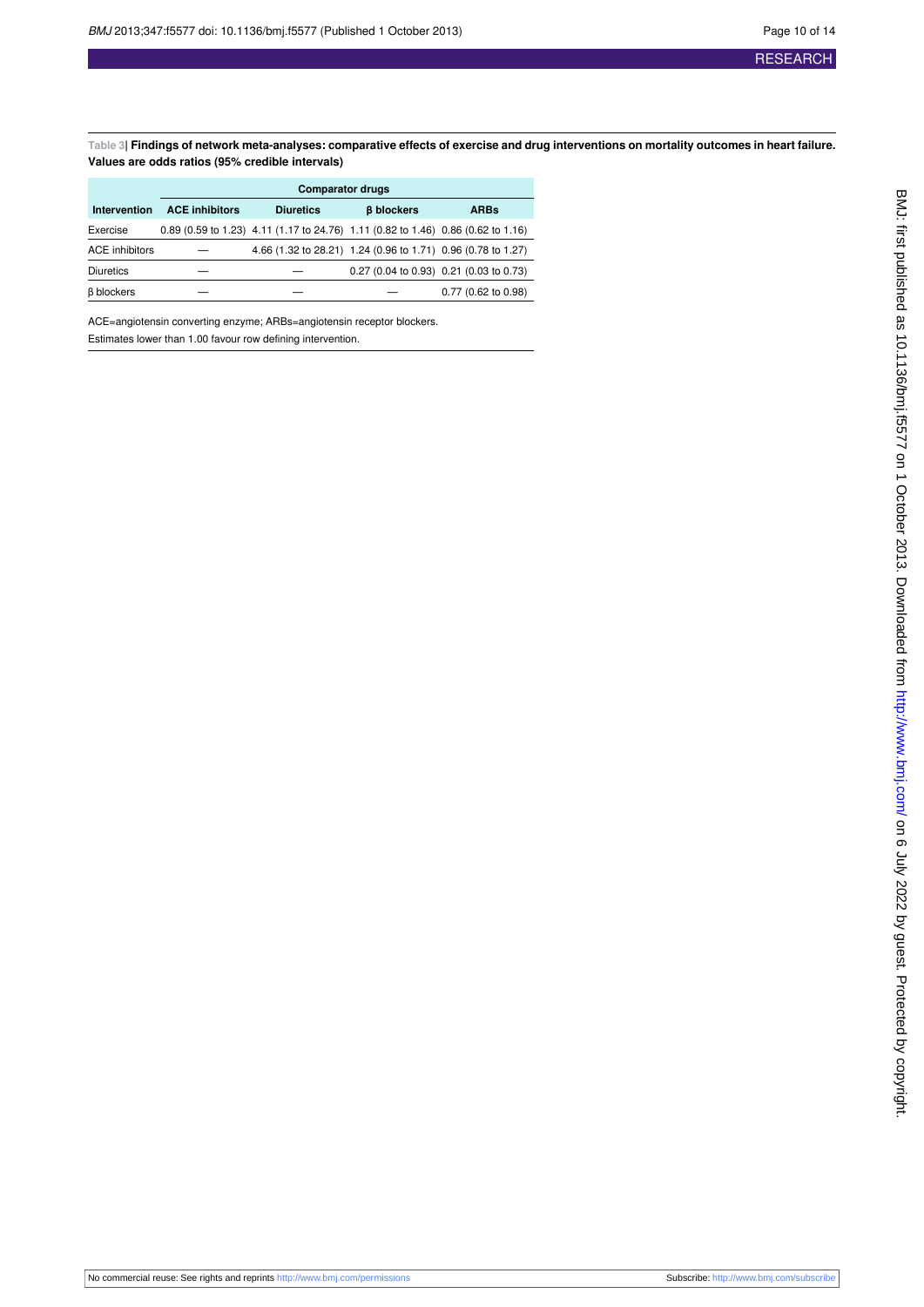<span id="page-10-0"></span>**Table 4| Findings of network meta-analyses: comparative effects of exercise and drug interventions on mortality outcomes in prediabetes. Values are odds ratios (95% credible intervals)**

| <b>Comparator drugs</b> |                      |                       |                                                                  |
|-------------------------|----------------------|-----------------------|------------------------------------------------------------------|
| AGIs                    | <b>Biguanides</b>    | <b>ACE inhibitors</b> | Glinides                                                         |
| $0.22$ (0.02 to 1.18)   | 2.67 (0.41 to 36.39) | 0.73 (0.14 to 1.96)   | $0.69$ (0.10 to 2.52)                                            |
|                         |                      |                       |                                                                  |
|                         |                      | 0.26(0.01 to 1.85)    | $0.25(0.01)$ to 2.08)                                            |
|                         |                      |                       | 0.93 (0.18 to 5.49)                                              |
|                         |                      |                       | 13.39 (0.99 to 519.75) 3.26 (0.42 to 43.94) 3.06 (0.33 to 48.01) |

AGIs=α glucosidase inhibitors; ACE=angiotensin converting enzyme. Estimates lower than 1.00 favour row defining intervention.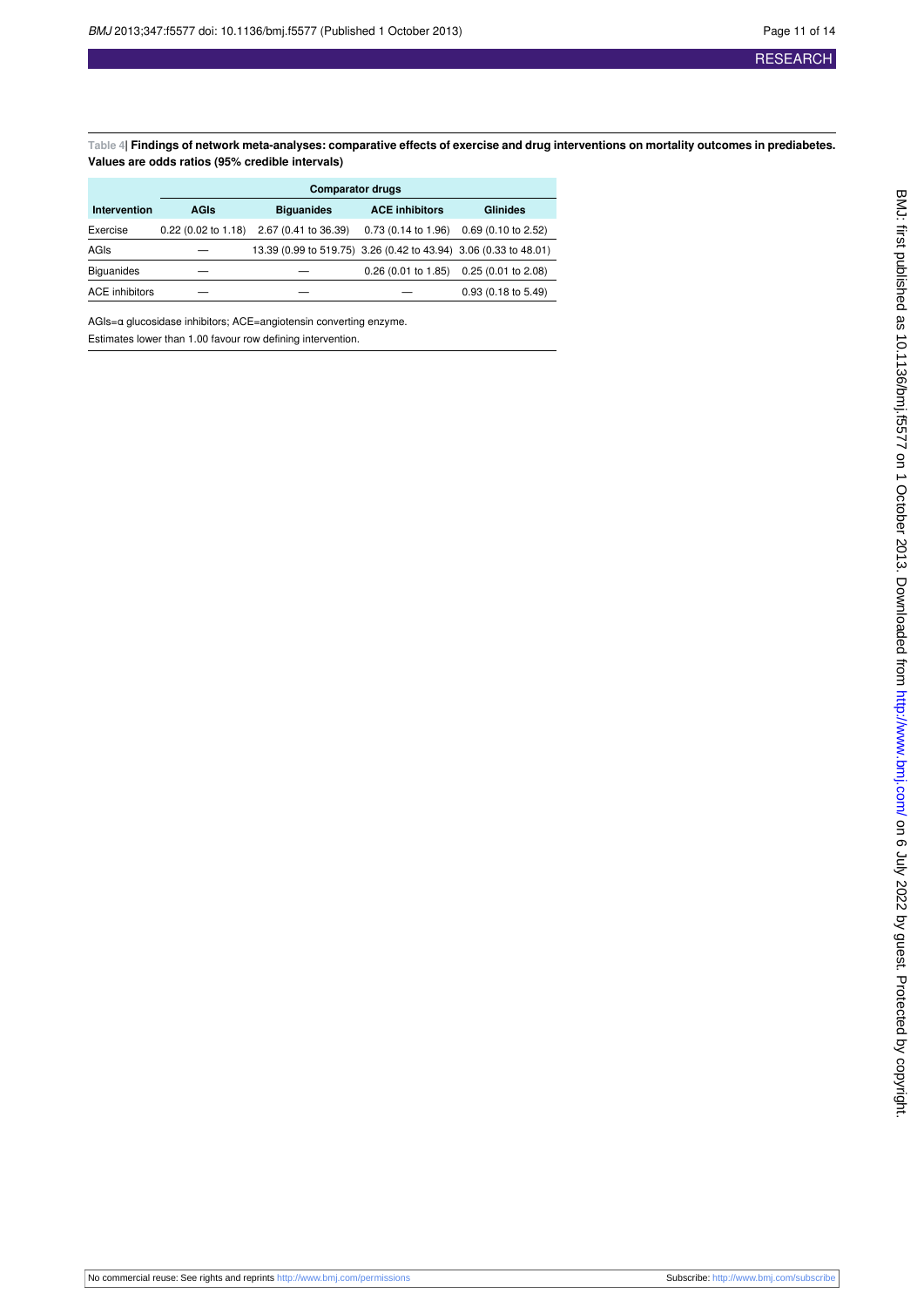<span id="page-11-0"></span>**Table 5| Findings of network meta-analyses: comparative effects of exercise and all drug interventions on mortality outcomes in coronary heart disease, stroke, heart failure, and prediabetes**

| <b>Treatment area</b>  | Odds ratio (95% Crl) drugs $\nu$ exercise |  |
|------------------------|-------------------------------------------|--|
| Coronary heart disease | $0.94$ (0.80 to 1.11)                     |  |
| Stroke                 | 8.66 (1.28 to 245.10)*                    |  |
| Heart failure          | 0.99 (0.73 to 1.36)                       |  |
| Prediabetes            | 1.43 $(0.81$ to 3.11)                     |  |

Estimates lower than 1.00 favour drug interventions, estimates higher than 1.00 favour exercise.

\*Odds ratio was associated with considerable uncertainty owing to extremely small numbers of events in exercise trials.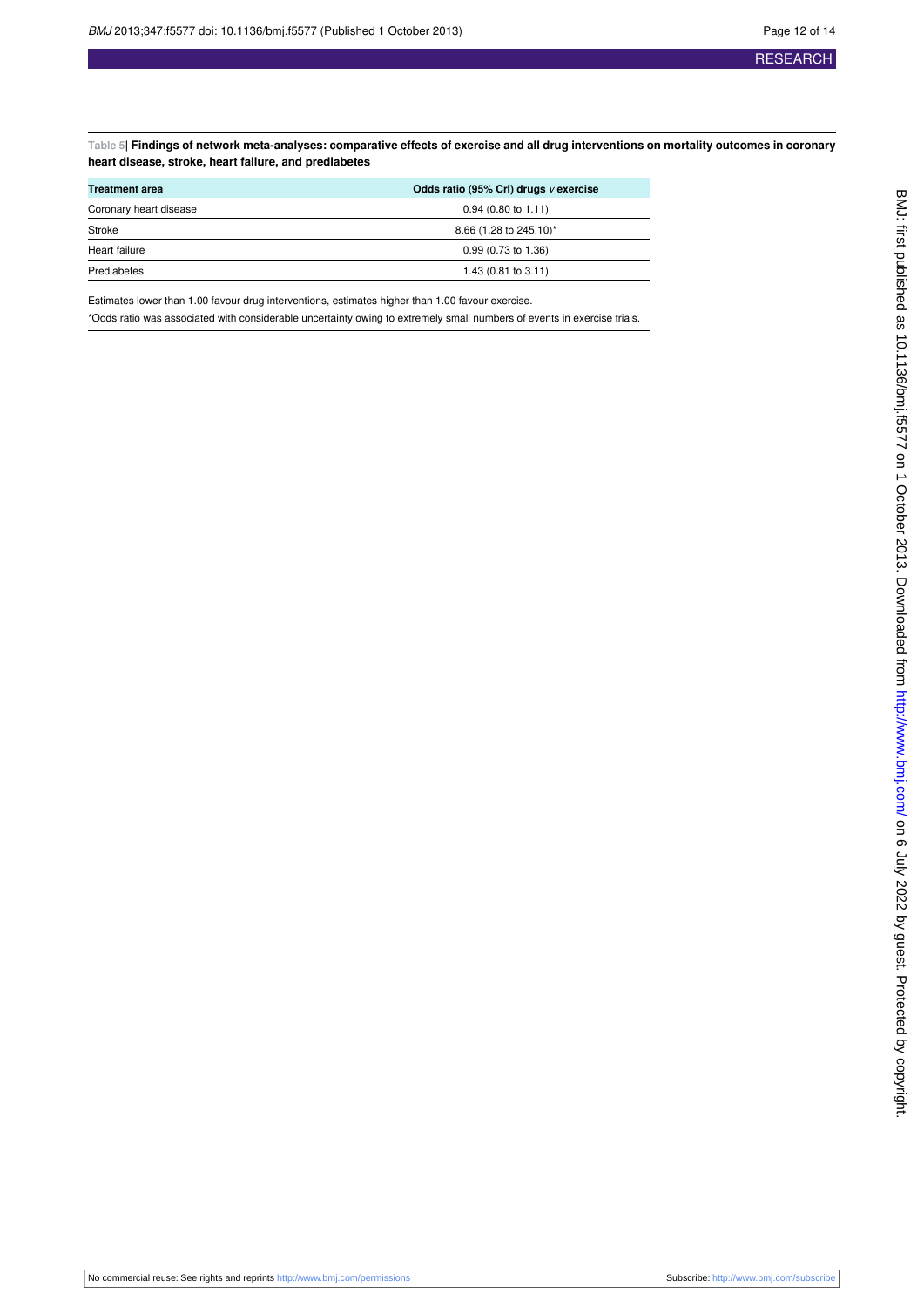## **Figures**

<span id="page-12-0"></span>

<span id="page-12-1"></span>



**Fig 2** Network of available comparisons between exercise and individual drug interventions in coronary heart disease, stroke, heart failure, and prediabetes. Size of node is proportional to number of trial participants, and thickness of line connecting nodes is proportional to number of participants randomised in trials directly comparing the two treatments. ACE=angiotensin converting enzyme